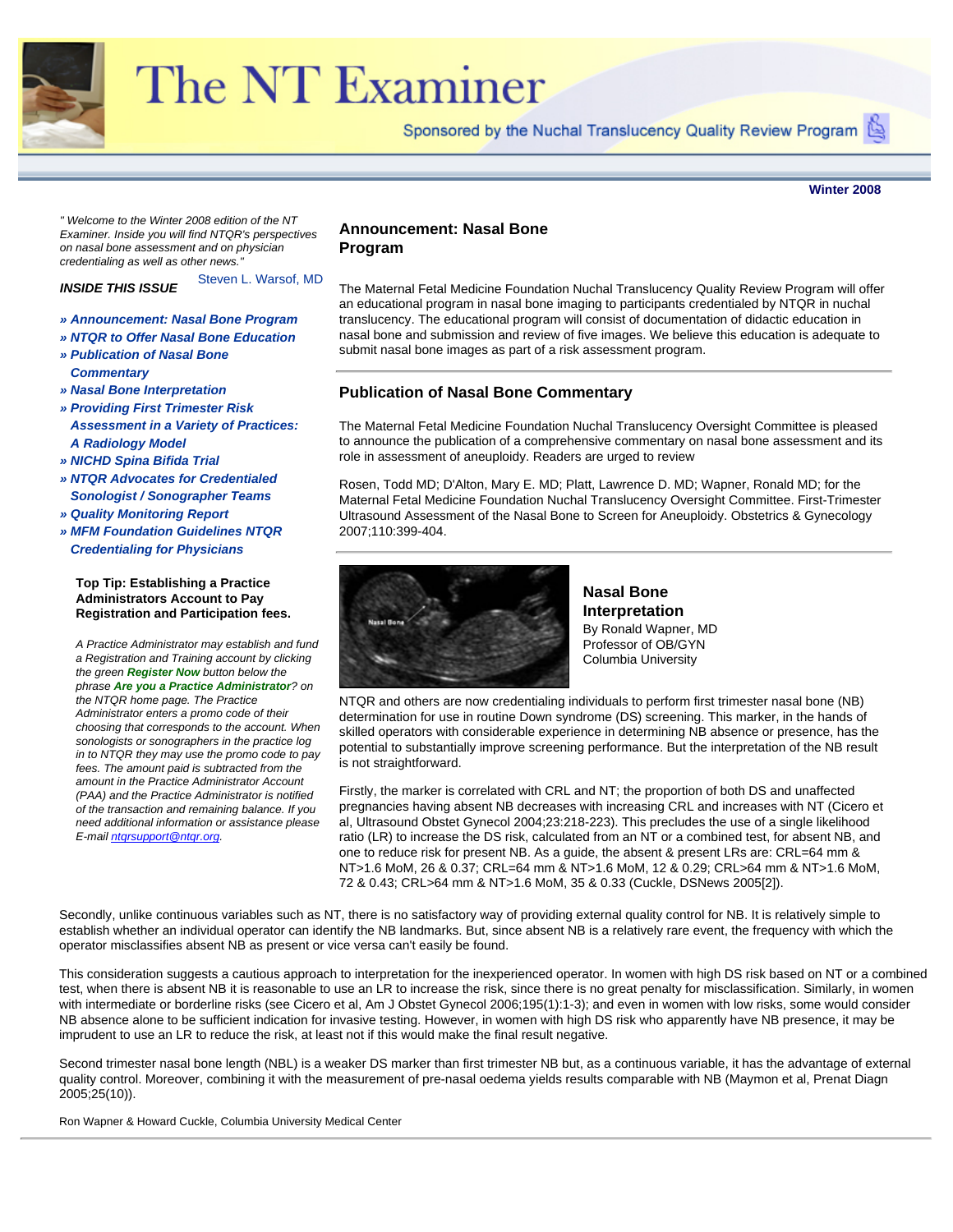# **Providing First Trimester Risk Assessment in a Variety of Practice Locations**



Richard Depp, MD President, MFM Foundation Member, NT Oversight Committee



Beryl Benaceraf, MD Radiologist Member Member, NT Oversight **Committee** 

**Most NT measurements are currently provided by MFM subspecialty consultant groups, but there are definite prominent exceptions. We have received increasing number of questions from radiologists as well as their sonographers / sonographers. The following are questions sent to us; the text has been shortened and edited. Similar principles will apply across a variety of circumstances including a large practice group of MFM consultants with multiple practice sites.** 

# **A Radiology Model**

**QUESTION:** *It seems that NT assessment is more geared to high risk, high volume OB practices. I am trying to define a different model: one where the OBs collect the bloods (assuming they are not required to use central lab); refer the patients to us - just for the NT Ultrasound; and then discuss the results / risks with the patients.* 

*Do you have any / many general radiology groups in the program? I may need to contact one to see exactly how they do it.* 

**RESPONSE:** Your multi-site operation can be perfect situation to offer NT screening. As a Radiologist too, my two partners (perinatologists) and I have a referral practice much like yours where we offer ultrasound and nothing else. Many of the OB practices around us have elected to send their patients to us for NT measurement only.

The process is relatively simple once you and your referring OBs create and learn a mutually acceptable system process. The OBs either collect the blood in house **or** the sonologist (radiologist or MFM) after performing the scan, can send the patients with the linked completed lab slip in-hand to a nearby commercial or university blood lab that is part of the NT network. It can work perfectly with planning.

Ultimately the risk (NT and lab analyte) for Down syndrome is calculated by the commercial lab (Genzyme, NTD Quest, LabCorp, etc) which in turn transmits the "risk" results directly to the referring MD. The referring obstetrician then counsels the patient about the reported risks for Down syndrome and possible need for further diagnostic testing such as CVS.

# **Components of First Trimester Risk Assessment**

**QUESTION:** *What is involved in the first trimester Down syndrome screening process? We do not collect any bloods and are not linked to a path lab. The website seems to imply that is a requirement that the sonologist be linked to an analyte lab. We cannot supply any biochemical data.* 

**RESPONSE:** The process is reasonably straight-forward. Depending on the circumstances some steps may be accomplished by the referring Obstetrician, some by the NT sonologist (MFM or Radiologist) and some by either the referring OB or the Radiologist / MFM sonologist. (see Table). Blood is commonly collected at central lab collection sites and occasionally in the OB's office.

## **The role of the sonologist (Radiologist or MFM) is to**

- 1. Perform the NT determination and crown-rump length;
- 2. Fill out a appropriate NT and clinical entries on the lab slip for the appropriate university or commercial analyte lab. The lab slip entries should include the following:
	- *a. Appropriate NT and CRL measurements;*
	- *b. NTQR credential number for the responsible sonologist and for the sonographer / technologist*.
	- *c. Required clinical information*

| <b>CLINICAL ROLE</b>                                                      | <b>REFERRING OBSTET.</b>                          | <b>SONOLOGIST</b>                     |                                                  |
|---------------------------------------------------------------------------|---------------------------------------------------|---------------------------------------|--------------------------------------------------|
|                                                                           |                                                   | <b>RADIOLOGY</b>                      | <b>MFM</b>                                       |
| 1. Counsels re screen options                                             | Yes                                               | <b>Few</b>                            | Yes                                              |
| 2. Refers out for Counseling                                              | Many                                              | Not apply                             | Rare                                             |
| 3. Refers out for NT / Nasal Bone                                         | Almost all                                        | Not apply                             | Not Apply                                        |
| 4. NT determination                                                       | Not apply                                         | Yes, if credentialed                  | Yes, if credentialed                             |
| 5. Completes Lab Slip - (NT<br>data, NTQR Number, and<br>historical info) | Not practical for patient or OB (2nd)<br>contact) | Yes to minimize steps by patient & OB | Yes to minimize steps by patient &<br><b>IOB</b> |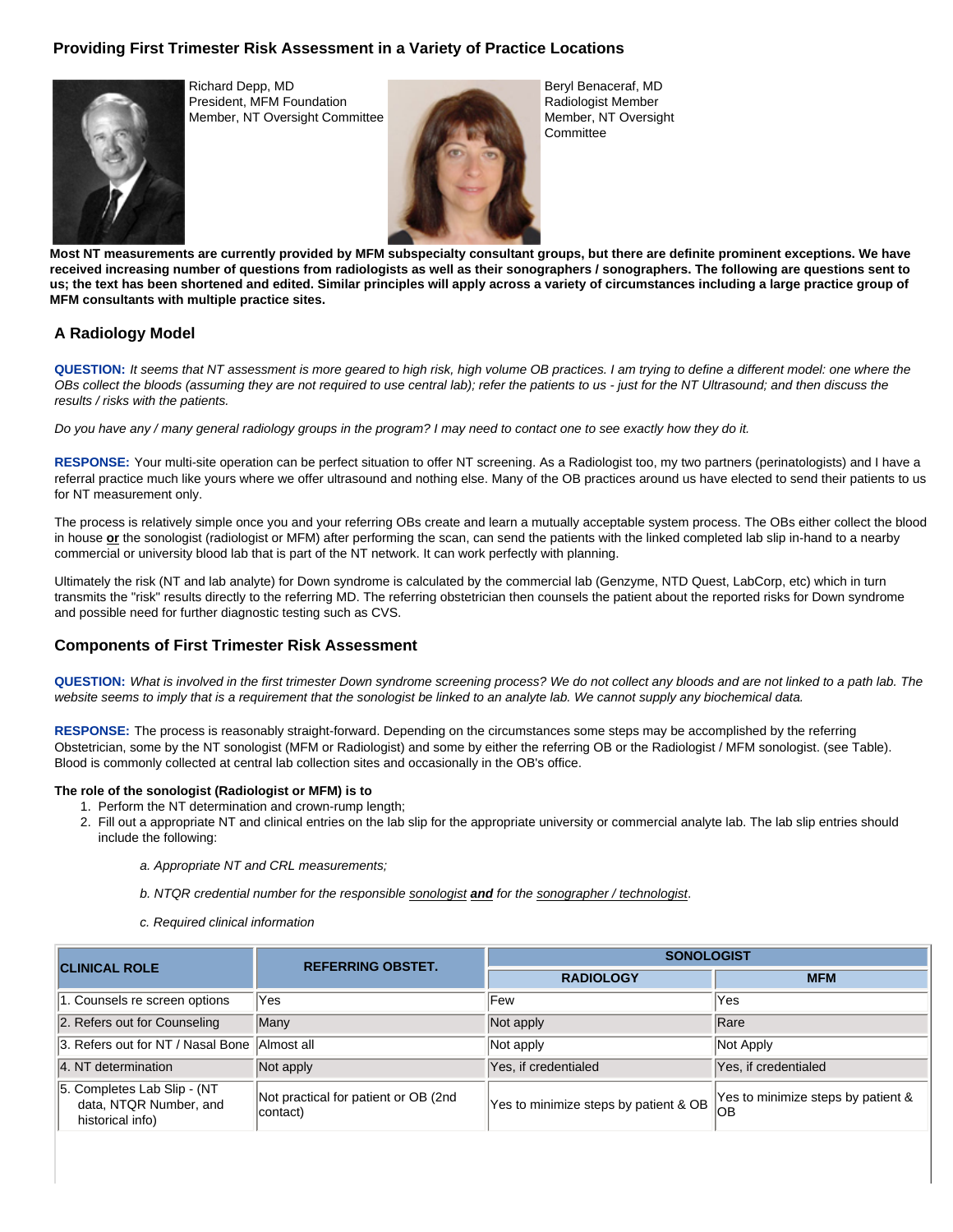| 6. Collects blood (PAPP-A &<br>hCG (free beta or total) on<br>scan day. | Only If lab work not referred out | No - sends Pt. to Lab with Lab slip | No - sends Pt to Lab with Lab slip |
|-------------------------------------------------------------------------|-----------------------------------|-------------------------------------|------------------------------------|
| 7. Reports NT / NB to OBs                                               | Not apply                         | Yes, after lag                      | Yes, after lag                     |
| 8. Discusses Risk with patient                                          | Yes or MFM                        | Less likelv                         | Yes on OB request                  |

# **Efficiency and Cost Issues Arising Out of Participation in the NTQR Program**

**QUESTION:** *We are very busy. I am not too sure about sending each case to the NTQR program. Doesn't this process (entry of both NTQR numbers and the NT & clinical data on lab slips) add a lot of time? We work at a very rapid pace and I am not sure how much time this would take. In addition there are participation fees for NTQR.* 

**RESPONSE:** It is important to develop an acceptable process to respond efficiently to one of two common blood collection approaches and come to consensus on who should enter the required data (NTQR numbers, NT and CRL measurements and historical data) on the lab slip that is either carried by the patient or sent to the analyte laboratory.

The system's sonologists and referring OBs should agree on a practical means (fewest steps by the patient and referring OB) to assure reliable entry of the limited but required clinical and historical data in the designated spaces on the lab slip.

In our (BB) case, the patient carries the completed lab slip to the commercial lab in the building next to us to have the blood collected after we enter the required information on the lab slip. The referring OBs will need to make separate arrangements for the blood work with the relevant university or commercial laboratory (NTD, Genzyme, LabCorp, Quest etc). This will allow you to send the patients directly to the blood collection sites for the labs with their completed NT measurement in hand - minimizing any fuss with either the patient returning to the OB's office or the referring OB need to retrieve files etc.

Fortunately most of the laboratories now provide lab slips with designated response locations for the required information including the NTQR number for the sonographer as well as the supervising sonologist which can be entered upon completion of the NT determination.

The NTQR participation fees fund the data monitoring activities that are essential for maintaining accuracy. In addition NTQR provides customer service, and patient and participant education.

# **NTQR Credentialing - Practical Issues in LARGE Practice Groups**

**QUESTION:** *It seems the NTQR program is mostly geared towards large referral centers (OB or MFM), where there is a stable group of physicians and techs, the bloods are taken, results are discussed with the patients, and the entire operation is closely controlled in one or perhaps two locations.* 

*I am part of a big group, with 70 radiologists, 15 offices and ~100 technologists. Our physicians and some of the techs rotate daily between different offices. I have a number of questions for the NTQR Program.* 

*How do the Credentialing Guidelines apply to a large radiology group?* 

*We have had requests from community OBs to offer NT determinations, but have not been able to help them. I don t want to get involved unless we can become credentialed. Due to the size and complexity of our group, it doesn't seem feasible to get everyone credentialed* 

After reviewing the NTQR website, I am a little confused as to how the quidelines apply to a radiology group such as mine. I can see how it would apply to *an OB/Radiology group where there is one office, and a constant group of docs and techs. My questions are:* 

- 1. *I see that the doc and tech needs to be certified, does the office also need to be certified? For example, If I am certified and 1 tech is certified, can we provide coverage at 15 offices if the tech goes to a different one each day, or is it limited to a "primary" office. The website seems to only have a "primary "office listed for the certified practices.*
- 2. *Would it be possible to just get one physician credentialed and have at least one credentialed tech at each site; all the images would be read realtime over our PACS system by a NTQR credentialed physician who may be in a different office across town while the patient is still in the office;*  reports would go out under that physician's name. That way we could offer the service at all our offices. With time, the credentialed physician can *train and supervise the techs at the various offices,*

#### **RESPONSE:**

The NTQR program does **credential** sonographers and sonologists, but does not "credential" offices / ultrasound labs. An individual, once credentialed can work at multiple sites / offices. We request site information for administrative purposes to be able to link sonographers and sonologists.

As you know, the reading sonologist(s) should be credentialed, have a realistic supervisory role over credentialed sonographers and both should practice within a framework of quality review. The NTQR can provide quarterly quality review reports for all your sonographers and sonologists if they enter a sufficient number of cases annually; pay the annual sonologist fee and enter the NTQR numbers for both the sonologist and sonographers / technologists.

I (BB) urge you (and some of your sonographers) to become credentialed as I think it will work very well for you. Our group has all 11 of our sonographers and all 3 MDs credentialed so we don't have to worry about which sonographer or MD is available to perform the test when patients come in!

We suggest that your group make an effort to NTQR credential:

- 1. a small cadre of radiologists probably more than one especially those with interest in ultrasound- to cover each other for vacations / overlapping responsibilities etc.
- 2. a larger number of sonographers probably at least 2 at each site because they too need to be credentialed and would have similar vacation / overlapping responsibility issues.

# **NICHD Spina Bifida Trial**

We would like to bring to your attention the fact that a major NICHD clinical trial of prenatal versus postnatal repair of spina bifida is still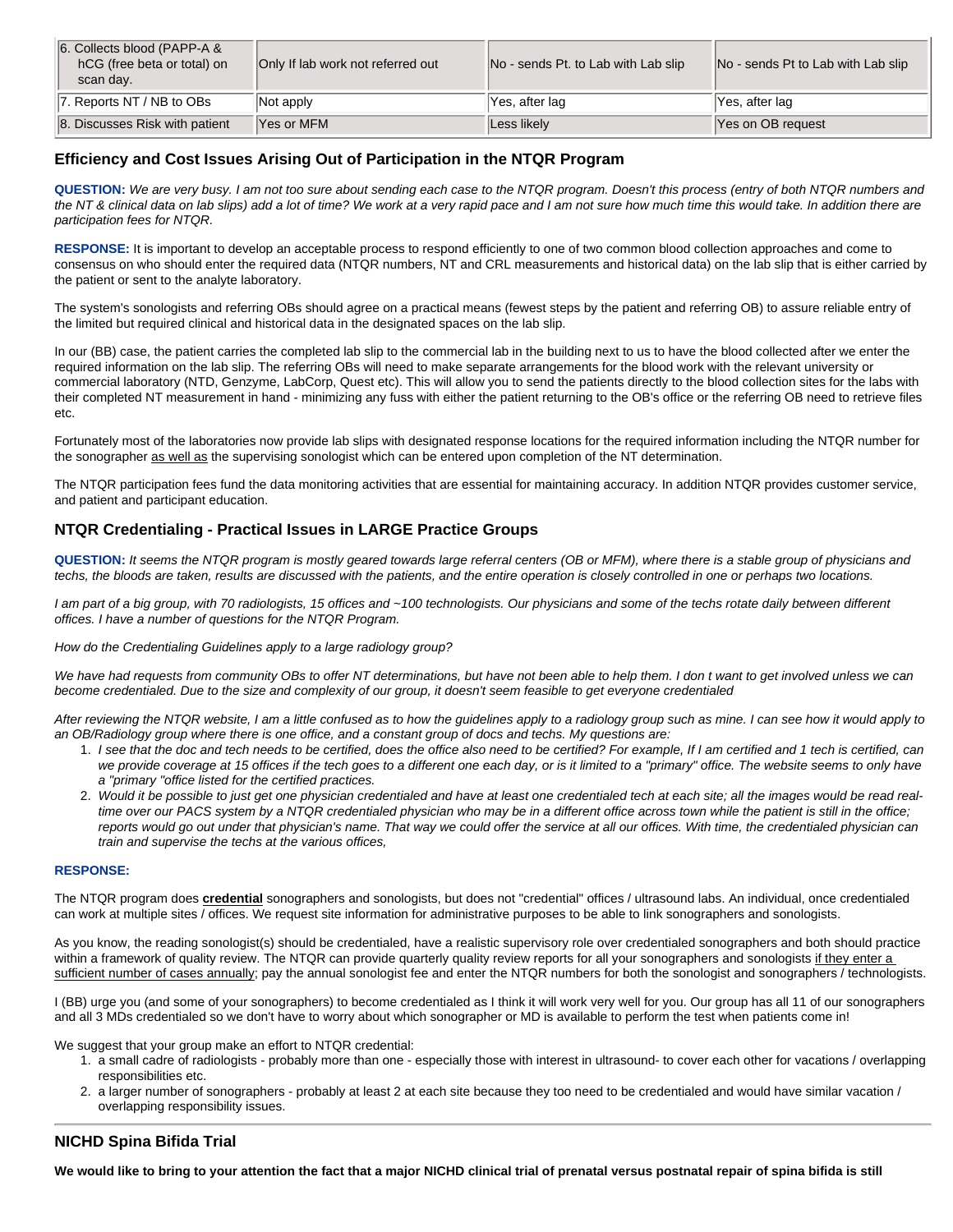**recruiting study participants. Already in its fourth year, the Management of Myelomeningocele Study (MOMS) needs about 70 more patients achieve the sample size of 200. In order to finish this trial in a reasonable amount of time, it is essential that as many patients as possible are referred to the study for evaluation.** 

**NTQR physicians and sonographers can play an important role in helping to identify eligible subjects for this study. I encourage all of you to be cognizant of this trial and to publicize it to members of our profession. You also may know of patients who can be referred to the study. It is critically important to complete this research and to determine whether prenatal or postnatal surgery is the best procedure for mother and baby.** 

**Following is an overview of the trial. For more information on the MOMS trial, please call 1-866-ASK MOMS, or go to the [www.spinabifidamoms.](http://www.spinabifidamoms.com/) [com](http://www.spinabifidamoms.com/) website.** 

# **Quality Monitoring Report**



By Ronald Wapner, MD Professor of OB/GYN Columbia University

Quality Monitoring is an important part of the NTQR program. This assures that accurate risk assessment is provided to all of our patients. There are two approaches to accomplish this. In one, a group of experts periodically review submitted NT images and the quality of each image is evaluated. In the other approach, the measurements of each provider are compared to a referent curve and those with measurements outside the expected norm are identified. The NTQR program has chosen the later approach (epidemiologic monitoring) for a number of reasons. First, studies have shown very poor concordance when individual images are reviewed by various examiners. Secondly, collecting and submitting these images is an additional burden on busy practioners. Thirdly, review of a limited number of images collected for review may not be representative of the daily work of any provider. And finally, it is the comparison of measurements to those used for clinical care that truly reflects the performance of risk prediction.

Epidemiologic monitoring requires the comparison of clinical measurements to an acceptable referent curve. Since in the United States, most NT measurements are submitted to commercial or university laboratories which combine these values with biochemical data, the NTQR monitoring referent should be the same as that used for these clinical calculations. While there are slight differences in the curves between the labs offering risk calculations, the majority of them use a variant of data collected in Great Britain (London and/or Leeds). These curves are the same as those used in the United States as part of the BUN trial but have slightly larger NTs for each CRL than the curve used in FASTER.

There are multiple ways to compare each provider's measurements to the referent. NTQR plots the measurements on the referent code, calculates each providers mean NTs and standard deviation for each CRL and quantifies their deviation from the expected values. We also determine the percent less than the 5th and over the 95th percentile, the number above and below the median, and the slope of the curve.

Choosing which individuals are to be notified that their measurements significantly deviate from the expected curve is a difficult decision. NTQR uses each practioners median as our primary determinant (expected to be 1.0 MOM). Centers or practioners whose overall median is within 10% of this (0.9 MOM - 1.1MOM) are considered to be within compliance. If the submitted values are outside the expected range, further analysis is performed to confirm that this deviation is statistically significant. To do this the standard deviation of your measurements is calculated and used to determine significance. For example, centers with values 15% higher than expected (1.15 MOM) with a small standard deviation are more likely to be significantly different than a center with a similar deviation but a larger SD. Sample size may also play a role. For example, a center submitting 100 measurements with a median NT of 1.15 and a standard deviation of 0.1 and a center with a 20% deviation (MOM 1.2) having a similar SD of 0.1 but submitting only 36 measurements would both be borderline elevated.

We have intentionally made the quality monitoring criteria somewhat stringent with the intent of identifying issues relatively early in any centers experience. A report that is "outside the expected range" could occur for a number of reasons which could include a systematic imaging and measuring error or a machine that is not correctly calibrated. Alternatively, it could be related to a unique aspect of a centers population (eg a large number of patients referred for elevated NTs), a small sample size, or just chance. Accordingly, when a center is noted to have their results outside the expected range they should review all of the possibilities and attempt to improve those requiring remediation. It would be anticipated that centers that do this should have values within range at the next review.

NTQR has now reviewed 2 cycles of results. An important finding from this review is that nearly 90% of centers that had values outside the expected range in the first review continued to do so in the next evaluation. Similarly, those within range remained so. This suggests that active intervention is required to standardize NT measurements. The next step in the development of the NTQR program is to assist centers whose values remain outside the expected range in identifying and remediating systematic errors. The next issue of the newsletter should give more details on this program.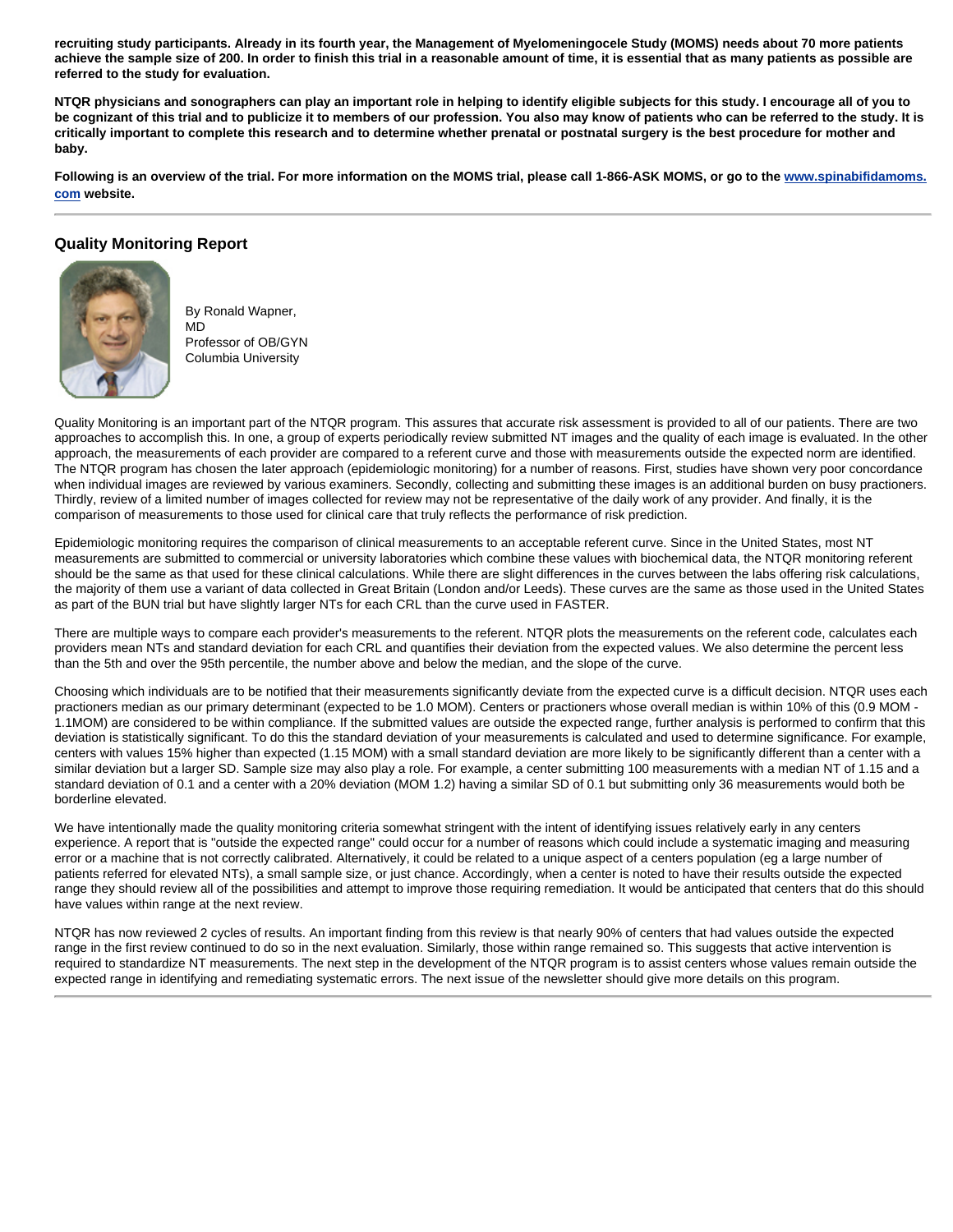

# **Criteria for Nuchal Translucency (NT) Measurements**

By Steven L. Warsof, MD EDITOR-IN-CHIEF, The NT Examiner Prof. OB/GYN, Eastern Virginia Medical School Director, Center for Advanced Fetal Therapy

This is the final installment in a series of articles for the NT Examiner to clarify the nine criteria established by the Nuchal Translucency Quality Review (NTQR) Program for NT measurements. It is the goal of the NTQR to standardize the NT measurement. It is critical for First Trimester Risk Assessment that the NT measurement be done uniformly, correctly, and precisely. The NT measurement is unique in diagnostic obstetrical ultrasound as fractions of mm's can make significant differences in individual risk assessment for Down Syndrome, patient's decisions for diagnostic testing, and the overall effectiveness of any Down Syndrome screening program.

Nuchal Translucency measurements must be between 10 3/7 weeks and 13 6/7 weeks gestation. This is equivalent to a CRL measurement between 38- 84 mm. In this window of time CRL accuracy for gestational dating is 3-5 days. The CRL measurement must be included with NT measurement as the NT measurement is converted into multiples of the mean (MOM) for the CRL. The measured CRL is not the actual anatomic CRL but rather the longest straight line measurement of the fetus while its head is maintained in the neutral position. Unlike the NT measurement in which the longest of three good measurements is used, the CRL uses the average from 3 good measurements. NT measurements can be obtained either transabdominally or endovaginally. Criteria 1-5 have been printed in earlier editions of the NT examiner. We will conclude with criteria 6-9.

#### **Criteria 6-9. Caliper Placement and Actual Measurements.**

**6. When taking an NT measurement always use the + calipers and not x or other caliper markers. This allows for the most precise measurement of the NT.** 

**7. The horizontal crossbars of the calipers must be placed on the inner borders of the nuchal membranes with none of the horizontal crossbars protruding into the NT space. This is referred to as an "inner to inner" measurement.** 

**8. The actual NT measurement is made with a vertical line connecting the 2 calipers. The measurement should always be perpendicular to the long axis of the fetus. Avoid membrane shadows.** 

**9. In each case, obtain 3 good images, but use the longest of the 3 values. Do not use the average of the 3 best measurements as is done with CRL measurements.** 

## **NTQR Advocates for Credentialed Sonologist / Sonographer Teams**



By Jean Lea Spitz, MPH, RDMS NTQR Program Director

The Nuchal Translucency Quality Review program is a strong advocate for credentialed sonologist, credentialed sonographer partnerships in practices providing first trimester risk assessment. Having both the sonographer and the physician credentialed benefits all. Sonographers want the level of support that credentialed supervising physicians can provide; physicians need the medicolegal validation and the education on counseling, image interpretation, and skills that the credentialing process can provide; patients deserve a fully qualified team.

NTQR is a strong advocate for sonographers' skills and abilities. The critical issue for NTQR is quality first trimester risk assessment. Patient care needs to be foremost in any discussion. In first trimester risk assessment adequate patient care is achieved by a partnership of minimally a sonographer and a sonologist and perhaps others including genetic counselors, MFM's, etc. The referring and supervising physicians have the responsibility for the counseling and assessment process. That includes supervising the sonographer, validating the measurement, counseling the patient, and referring for additional testing as needed.

Sonographers are best served by working with physicians who can be a "second eye" in validating or obtaining the images, who will recognize the criteria and importance of sonographic skill, and who can counsel patients before and after the measurement, or when the results come in. I have found that most sonographers want that level of supervision and partnership, a physician who is fully engaged and ready to step in as needed. The medical practice regulations that are associated with the nuchal translucency CPT code require supervision by a physician.

#### **The NTQR is a consensus governed organization**.

The position of the NTQR is that every patient deserves a credentialed sonographer / sonologist team providing optimum patient care. The issue of patient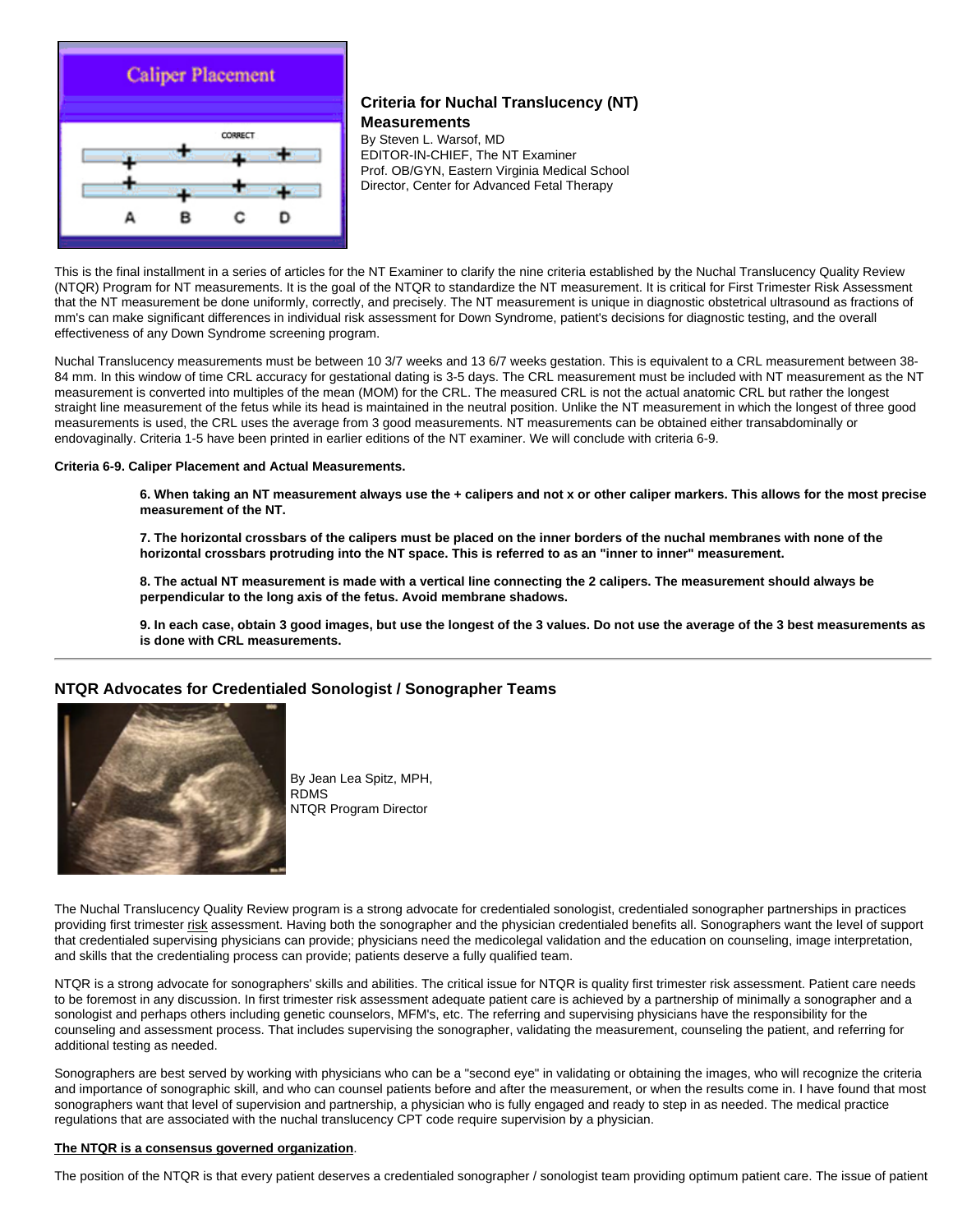access to credentialed sonographer / sonologist teams may be addressed in several ways. The NTQR provides web-based education and credentialing available to all. There are alternatives methods of risk assessment that do not require nuchal translucency and these can be used when credentialed sonographers and sonologists are not available. Risk assessment is a complicated process and the team approach works best for patients. The recommendations of the ACOG Practice Bulletin #77, Screening for Fetal Chromosomal Abnormalities are best met with a credentialed team. NTQR is committed to this practice model.

# **MFM Foundation Guidelines NTQR Credentialing for Physicians**

By the Members of the NT Oversight Committee

## **Preamble:**

The Maternal Fetal Medicine Foundation recommends nuchal translucency (NT) credentialing for all physician sonologists and sonographers involved in first trimester Down Syndrome risk assessment. The Maternal Fetal Medicine Foundation is committed to NT credentialing of both members of the team, not just the person who scans, to establish a team approach and to meet the recommendations of the ACOG Practice Bulletin Number 77 titled *Screening for Fetal Chromosomal Anomalies*. Ongoing quality monitoring of both sonographers and supervising sonologists helps insure that patients receive the most accurate first trimester risk assessment possible.

## **MFM Foundation Guidelines for Physician Credentialing**

Credentialing for physician participants in the NTQR program requires didactic education, successful completion of a written examination, and evidence of image proficiency.

In many practices sonographers perform the technical acquisition of the NT image. The supervising physician performs the medical management and decision-making including program development, patient counseling, verification of measurement accuracy, and explanation of results and diagnostic options. In recognition of these different roles the NTQR program has outlined the educational and image proficiency requirements for physicians.

#### 1. **Didactic Evaluation**

a) All supervising physicians must take a didactic course and pass a written examination that demonstrates their ability to perform and supervise first trimester Down Syndrome risk assessment. Successful completion of the exam will require didactic knowledge of the principals of first trimester risk assessment as well as confirmation of the ability of the examinee to identify appropriately performed NT images

#### 2. **Image Submission**

a) If in practice a physician will be independently acquiring images for NT risk assessment, then the physician must obtain the images submitted for credentialing.

b) If in practice the physician does not perform image acquisition then:

- (1) Images sent in for credentialing review must be acquired under direct supervision of the physician.
	- (a) This requires that the physician be present in the room during the complete acquisition of the images and personally supervise the acquisition and selection of the submitted images.
	- (b) Submitted images must not have been previously used for credentialing by any one else.

c) When submitting images for review, physicians must attest that the acquisition of the images meet the NTQR criteria listed above.

The MFM Foundation is a 501( c)(3) non-profit entity. This practice bulletin was developed by the Nuchal Translucency Oversight Committee of the MFM Foundation. The information is designed to aid practitioners in making decisions about appropriate maternal fetal care. These guidelines should not be construed as dictating an exclusive course of treatment or procedure. Variations in practice may be warranted based on the needs of the individual patient, resources, and limitations unique to the institution or type of practice.

## **Nuchal Translucency Reimbursement White Paper**

#### **Nuchal translucency components:**

- 1. Fetal viability Assessment
- 2. Crown-rump length determination
- 3. Nuchal Translucency measurement.

**New CPT codes** for a Nuchal Translucency issued - January 1, 2007.

- **76813** is the nuchal translucency for a single or first gestation pregnancy.
	- o Can be either transabdominal or transvaginal approach.
	- o Total RVUs are 3.43; the professional component RVUs are 1.56.

**76814** is the CPT code for each additional gestation.

o Total RVUs are 2.29; the professional components RVUs are 1.31.

#### **For comparison:**

- 76801 the total RVUs are 3.51; the professional component RVUs are 1.31.
- 76802 the total RVUs are 1.92; the professional component RVUs are 1.11.

A 76801 can be billed with a 76813/14 - if there is an appropriate indication for its use.

#### **Example**: Size/dates discrepancy, bleeding.

*Billing examples*: 76801 *and* 76813-59

• Modifier 59 is used to show the 76813 as a distinct and independent service from the 76801. (See modifier in CPT book for clarification.)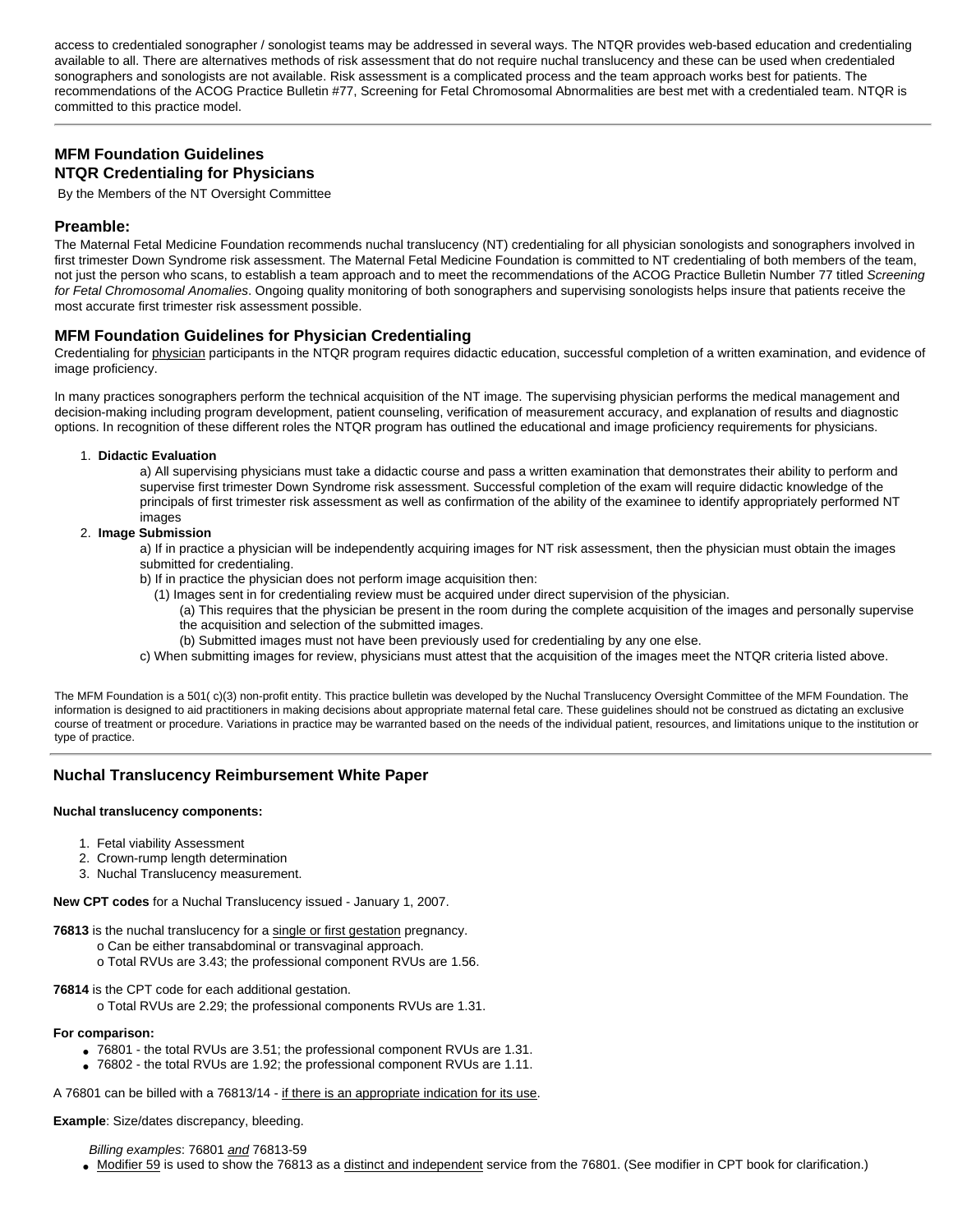- An E&M is not indicated for this testing unless there is a specific consultation requested or if an abnormality is found and the referring physician requests a consultation.
- The Nuchal Translucency ultrasound must be performed by a sonographer and/or physician that has been specifically trained and credentialed to perform the service. Credentialing can be done through the NTQR program (www.ntqr.org)

17 December 2007

# **Join NTQR and Get Credentialed**

**The Nuchal Translucency Quality Review Program (NTQR) is an American based effort seeking to establish a NT quality control system and help formalize set standards. NTQR offers a unique opportunity to learn about the proper techniques and theories involved in obtaining accurate and reproducible NT measurements from the 11-14 week ultrasound scan and first trimester risk assessment for Down Syndrome, while also offering a method to evaluate and track provider proficiency though ongoing NT quality monitoring reports.** 

#### **Two ways to join NTQR and get credentialed!**

#### **1. On Line**

- 1. Go to **[www.ntqr.org](http://www.ntqr.org/)**
- 2. Register
- 3. On your computer, watch the same lectures given at NTQR's land-based courses. (This doesn't have to be done in one sitting)
- 4. Take the same on-line test as land-based course participants
- 5. Submit 10 slides for quality review
- 6. Get credentialed

## **2. Plan to attend one of these upcoming NTQR land-based courses:**

- 1. Register and attend a 2008 Planned Land-Based Courses (see below)
- 2. Take the on line exam.
- 3. Submit 10 slides for quality review
- 4. Get credentialed

#### **World Class CME Maternal Fetal Imaging 2008**

Nuchal Translucency Credentialing and Advances in OB-GYN Ultrasound The Westin Riverwalk San Antonio, Texas Jan 20 - 22, 2008 **[http://worldclasscme.com/conferences.php?id=26](http://worldclasscme.com/conferences.php?id=26&PHPSESSID=253186705ada1dfe2c3a70e57a2e3c64) [&PHPSESSID=253186705ada1dfe2c3a70e57a2e3c64](http://worldclasscme.com/conferences.php?id=26&PHPSESSID=253186705ada1dfe2c3a70e57a2e3c64)** 

# **28th Annual Meeting**

**The Pregnancy Meeting™** Nuchal Translucency Credentialing Course Dallas Hyatt Regency at Reunion Dallas, Texas Jan 28 - Feb 2, 2008 **<http://www.smfm.org/index.cfm?zone=calendar&nav=meeting>** 

## **2008 American Institute of Ultrasound in Medicine Annual Conference**

First-Trimester Screening: Nuchal Translucency Credentialing and More San Diego Marriott Hotel and Marina San Diego, California Mar 12-15, 2008 **<http://www.aium.org/cmeActivities/events/ann2008/intro.asp>**

## **Fetal and Women's OB/GYN Ultrasound Conference**

Nuchal Translucency Education and Quality Monitoring Program Hyatt Regency Scottsdale Resort and Spa at Gainey Ranch Scottsdale, Arizona Mar 28-30, 2008

# **<http://meetingpro.info/plaza/registrants/FWOBGYNS08/FWOBGYNS08.htm>**

## **39th Annual OB/GYN Spring Symposium**

Nuchal Translucency Quality Review (NTQR) Program Doubletree Guest Suites Hotel Charleston, South Carolina Mar 31-Apr 2, 2008 **<http://www2.edserv.musc.edu/cme/programs/upcoming.lasso>**

## **ACOG Annual Clinical Meeting**

Special Course on Nuchal Translucency Credentialing (MFMF) New Orleans Morial Convention Center New Orleans, Louisiana May 3-8, 2008 **<http://www.acog.org/acm/>**

#### **The Leading Edge in Diagnostic Ultrasound Annual Conference** Fetal NT Credentialing Course The Borgata Hotel Casino & Spa Atlantic City, New Jersey

May 20-23, 2008 **<http://www.jefferson.edu/jurei/conference/>**

# **IAME 12th Annual Fetal and Women's Ultrasound**

Nuchal Translucency Credentialing Course Dallas/Addison Marriott Dallas, Texas May 30-June 1, 2008 **<http://www.iame.com/courses/fetal0508/fetal.html>**

## **IAME 9th Annual Obstetric Ultrasound in the High Risk Patient**

Nuchal Translucency Education and Quality Monitoring Program The Venetian Resort Hotel Las Vegas, Nevada Oct 17-19, 2008 **<http://www.iame.com/courses/hirisk1008/hirisk.html>**

#### **IAME National Conference on OB-GYN Ultrasound** Nuchal Translucency Credentialing Course Chicago Marriott Downtown Chicago, Illinois Dec 5-7, 2008 **<http://www.iame.com/courses/ob1208/ob.html>**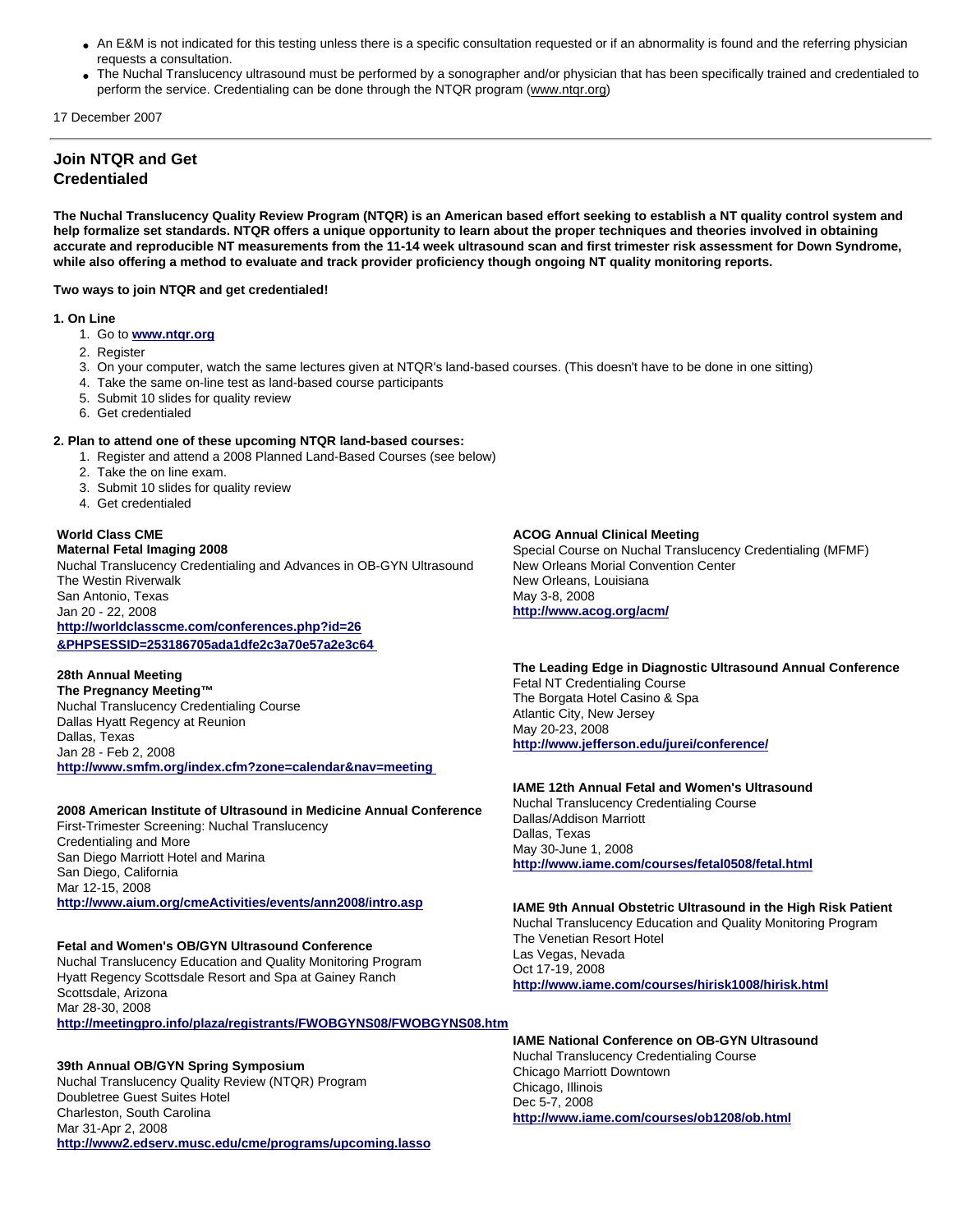# **NTQR Program Fast Facts**



## **Program Statistics**

- 3,222 providers of NT measurements have registered with the Nuchal Translucency Quality Review Program
- 2,097 providers have been credentialed through NTQR
- Over 12,775 NT images have been reviewed by NTQR's Expert Reviewers
- Twelve laboratories currently participate with the NTQR Program. To view the list of our partner laboratories, go to **[www.NTQR.org](http://www.ntqr.org/)**

## **Registrants by Primary Clinical Role**